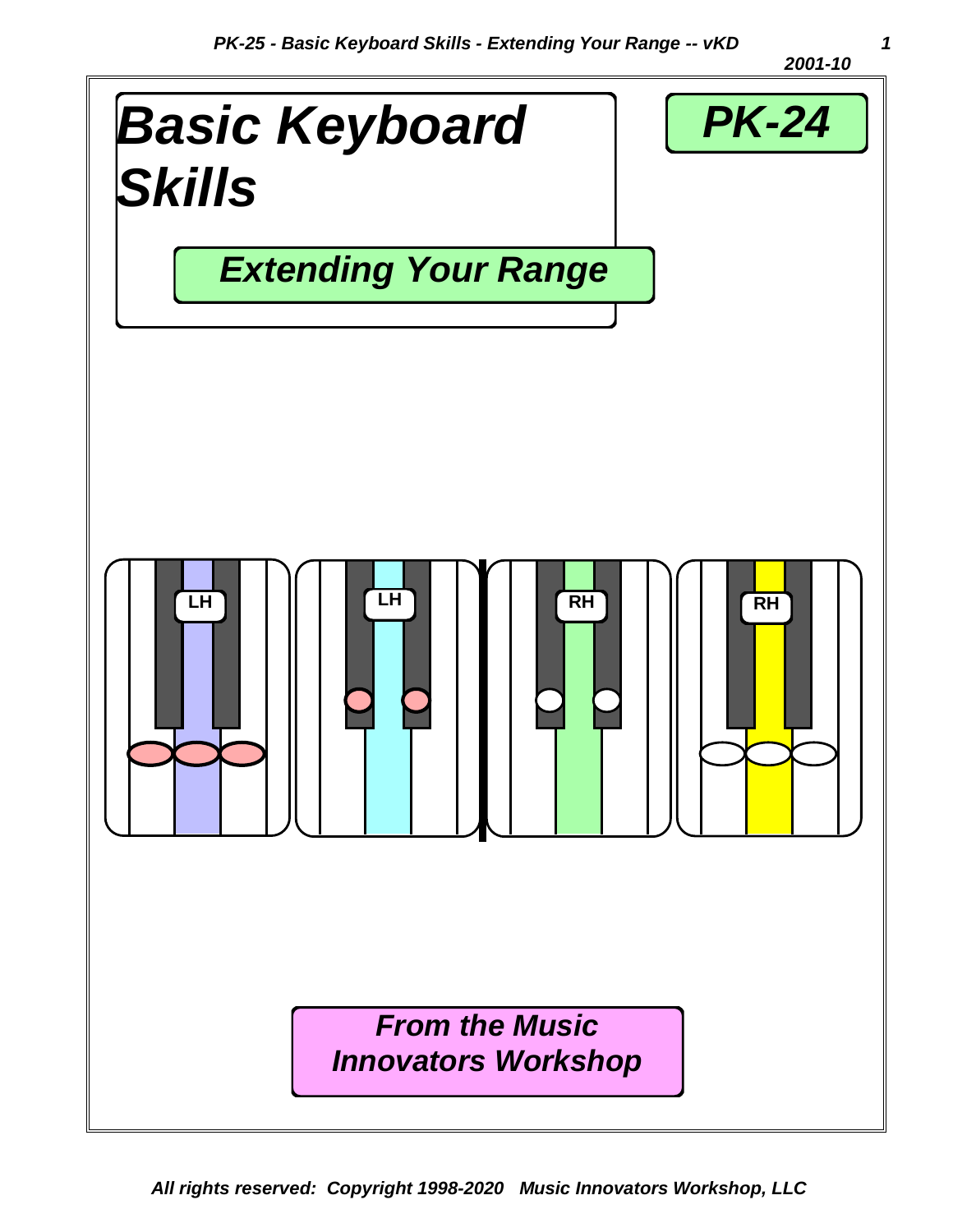*This unit extends the range of music that you have been playing into the INDIGO, BLUE, and YELLOW octave groups. Each octave group is identical on the keyboard, but you will need to learn new fingering to play in them.*

*Instructions: Play the 4 exercises on the left with your left hand (LH) and the 4 exercises on the right with your right hand (RH). The numbers next to the notes are FINGER NUMBERS. The the LEFT HAND plays the notes BELOW Middle C (in the Indigo and Blue octaves). The notes for the left hand are colored PINK. The RIGHT HAND plays the notes at Middle C and above (in the Green and Yellow octaves).*

*Begin each exercise with the note on the left (next to the finger number). Play the notes in order from left to right. Then continue playing back and forth, repeating each exercise several times.*

*Steps for Playing Each Exercise*

- *1. Decide which HAND to use.*
- *2. On that hand, find the FINGER to start with.*

*3. On the keyboard, find the starting OCTAVE GROUP.*

*4. In that group, find the starting key.*

*5. Put the starting finger on the starting key.*

*6. Line up your other fingers over their keys.*

*7. Press the starting key, to begin playing.*

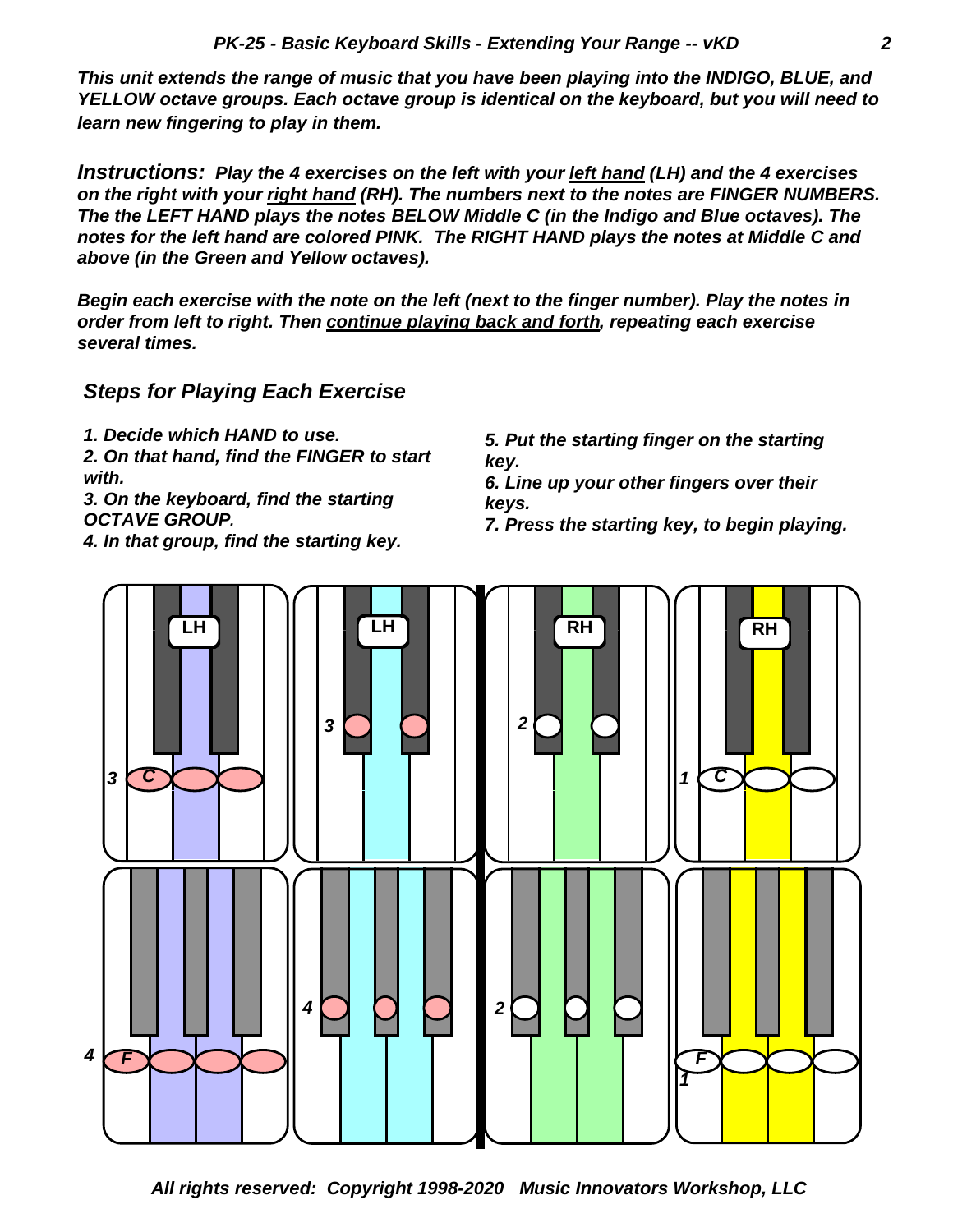#### *Exercises on the Musical Staff*

*These are the same exercises shown on the previous page, that is, they SOUND the same. They look different because the diagrams of the keyboard on this page are less complete than the diagrams on the previous page. On the musical staff below, the vertical lines stand for the black keys and the spaces beside the lines stand for the white keys. Practice these exercises just like the prevous exercises. Keep repeating each exercise pattern until you have played them several times (to get your exercise!).*





*Be sure to notice that the vertical staff lines on these diagrams identify the LOW and HIGH GROUPS of the keyboard.*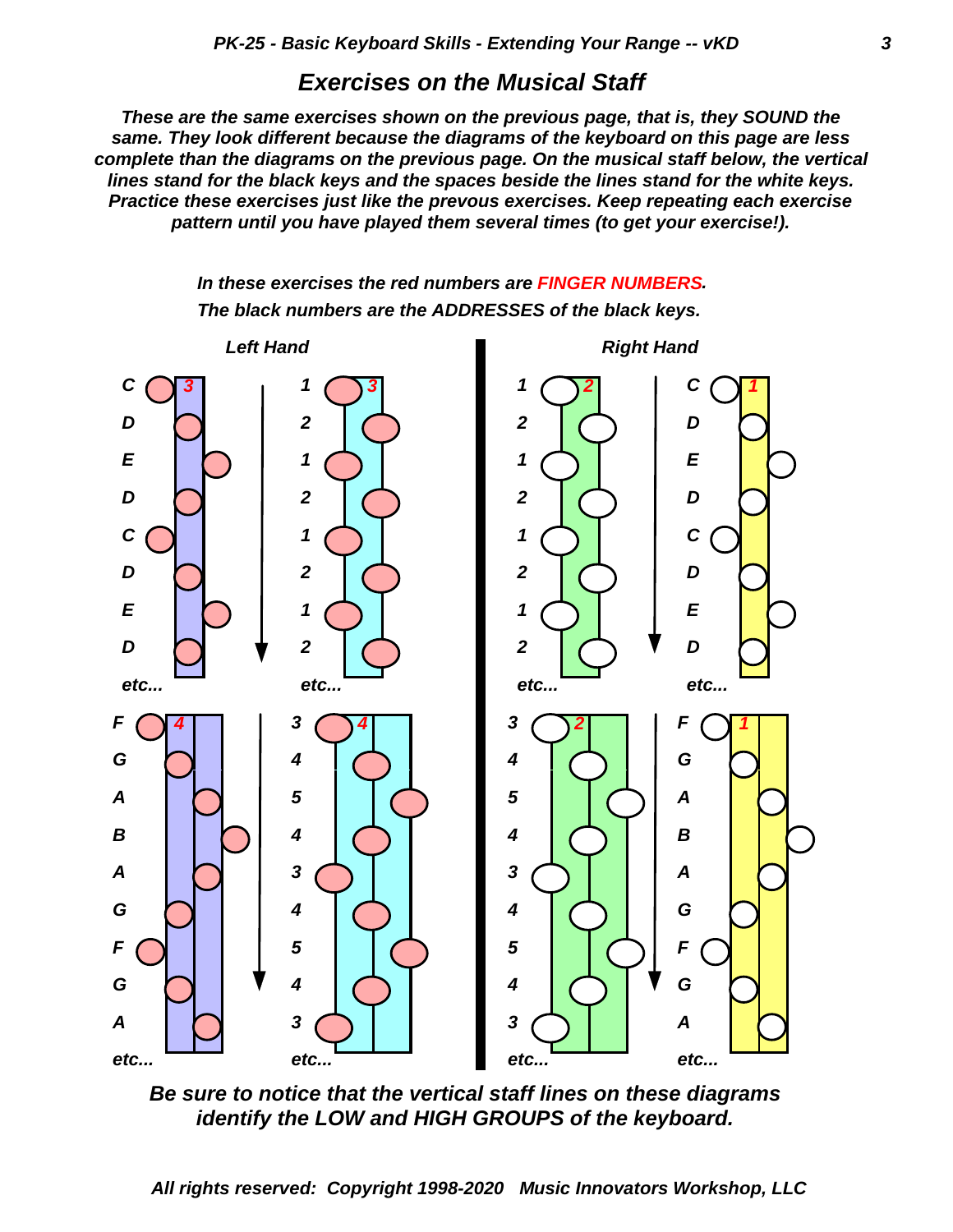# *Exercises on the Black Keys*

 *The numbers are FINGER numbers*

- **1 Thumbs**
- **2 Pointer Fingers**
- **3 Middle Fingers**
- **4 Ring Fingers**
- **5 Little Fingers**

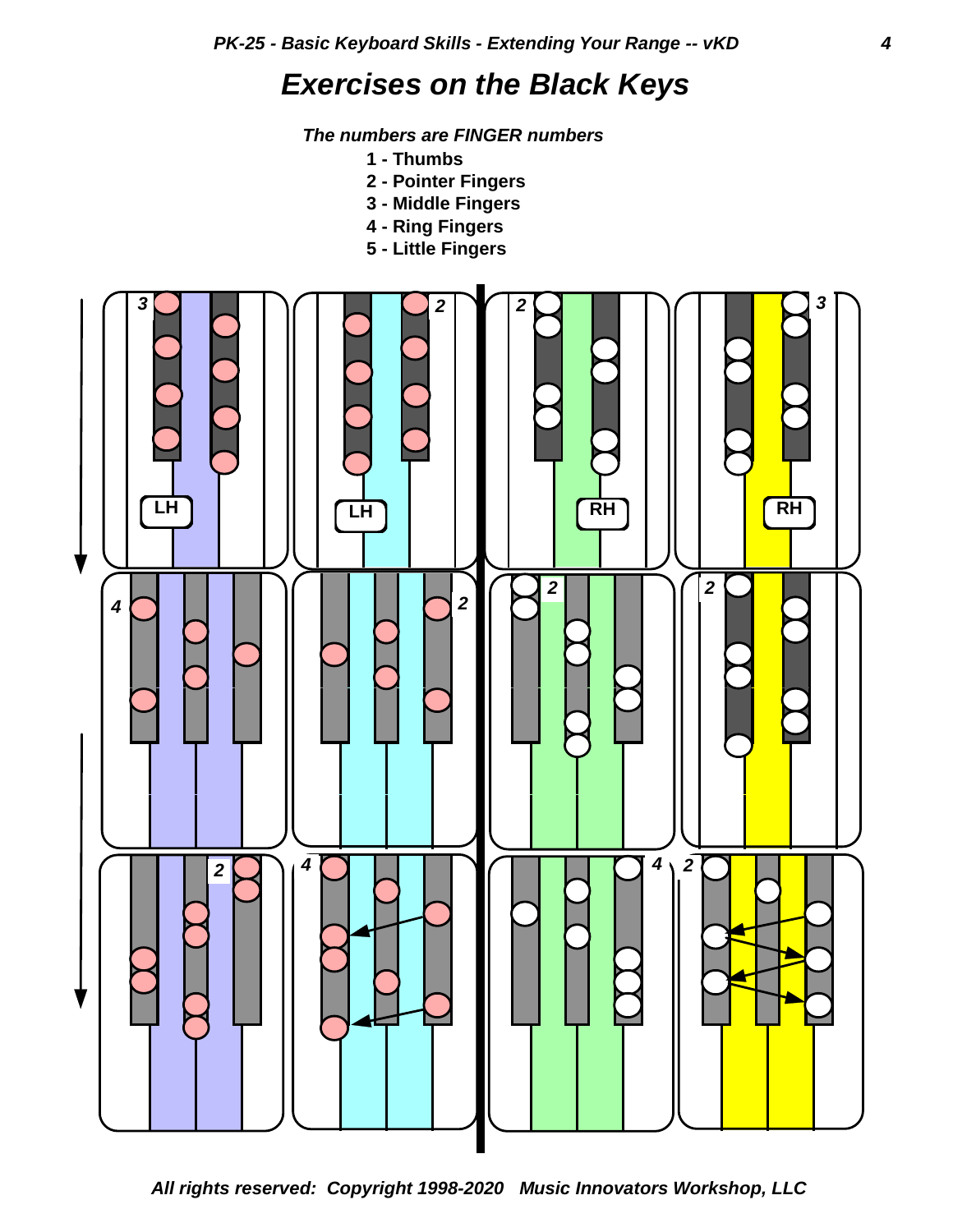## *Preparatory Exercises on the Black Keys of the Musical Staff PK-25 - Basic Keyboard Skills - Extending Your Range -- vKD 5*

*These exercises are played the same as those shown on the previous page. They look different because the diagrams below show parts of the musical staff on which music is written. On the staves below, the vertical lines stand for black keys. Practice these exercises just like the prevous exercises. Keep repeating each exercise pattern until you have played them several times (to get your exercise!).*



*Be sure to notice that the vertical lines on these diagrams identify the LOW and HIGH GROUPS of the keyboard.*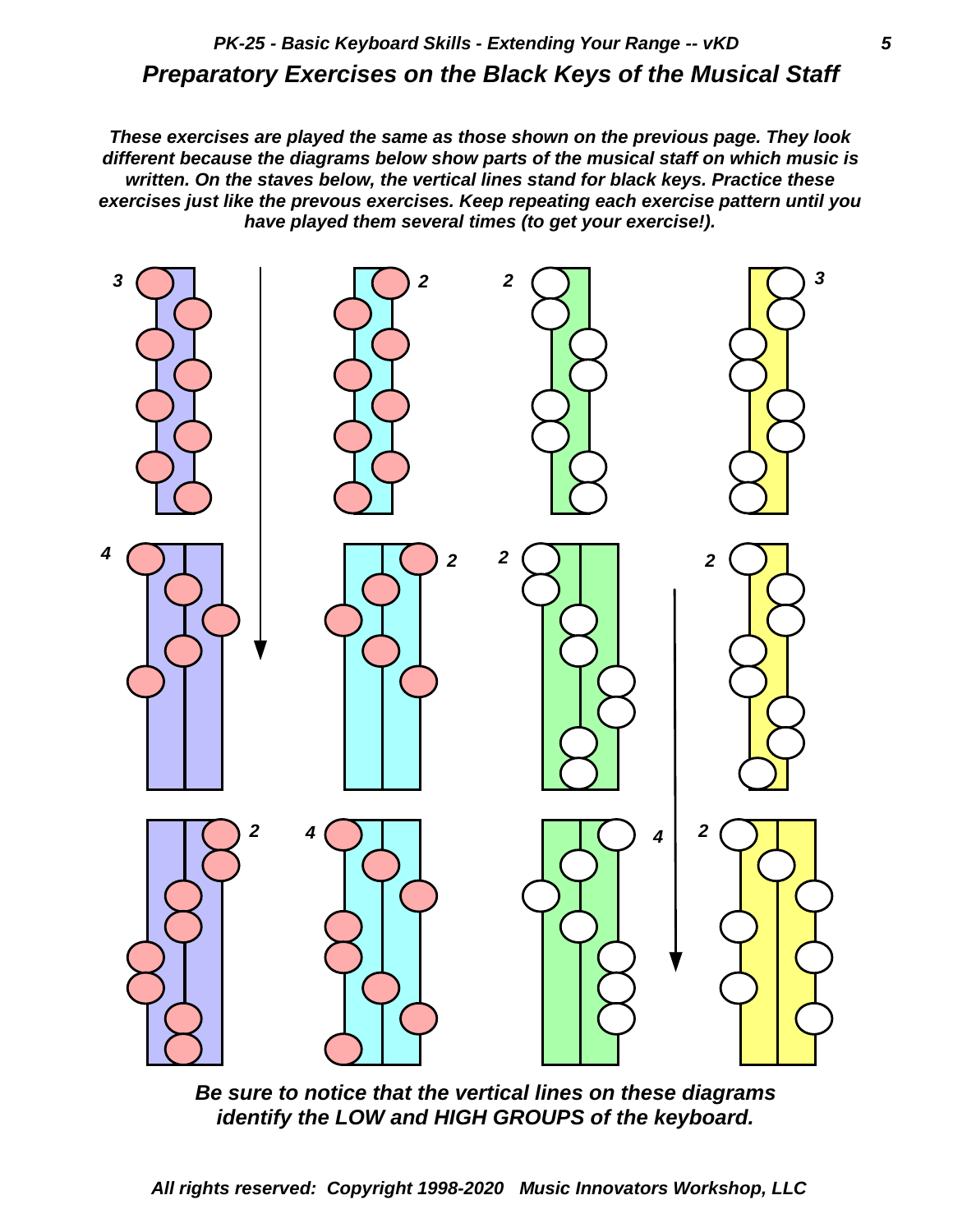## *Exercises on the White Keys*

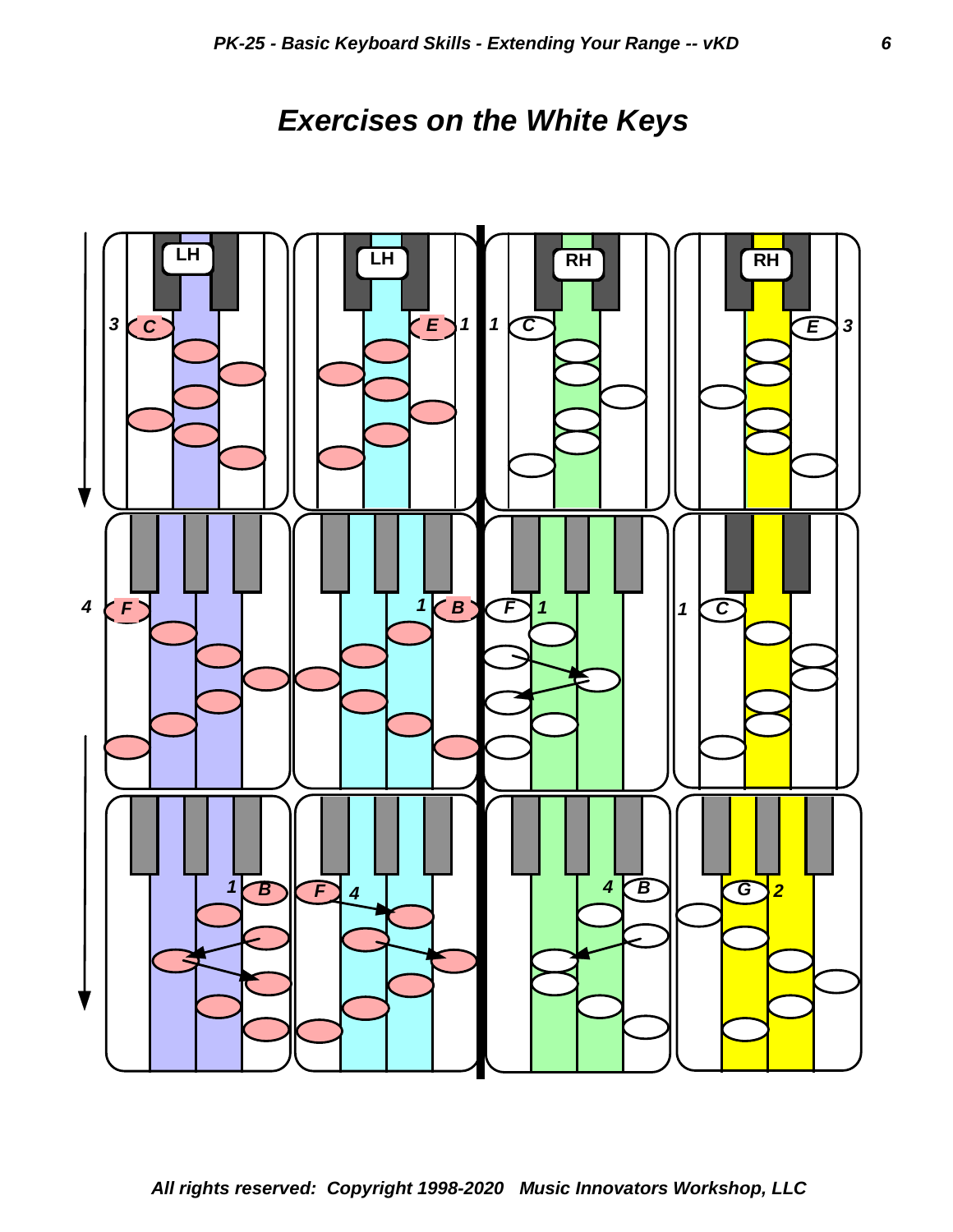#### *Exercises on the White Keys*

*These are the same exercises shown on the previous page, that is, they SOUND the same but don't show the piano keys. Practice them just like the prevous exercises. Keep repeating each exercise pattern until you have played them several times (to get your exercise!).*



*Be sure to notice that the vertical lines on these diagrams identify the LOW and HIGH GROUPS of the keyboard.*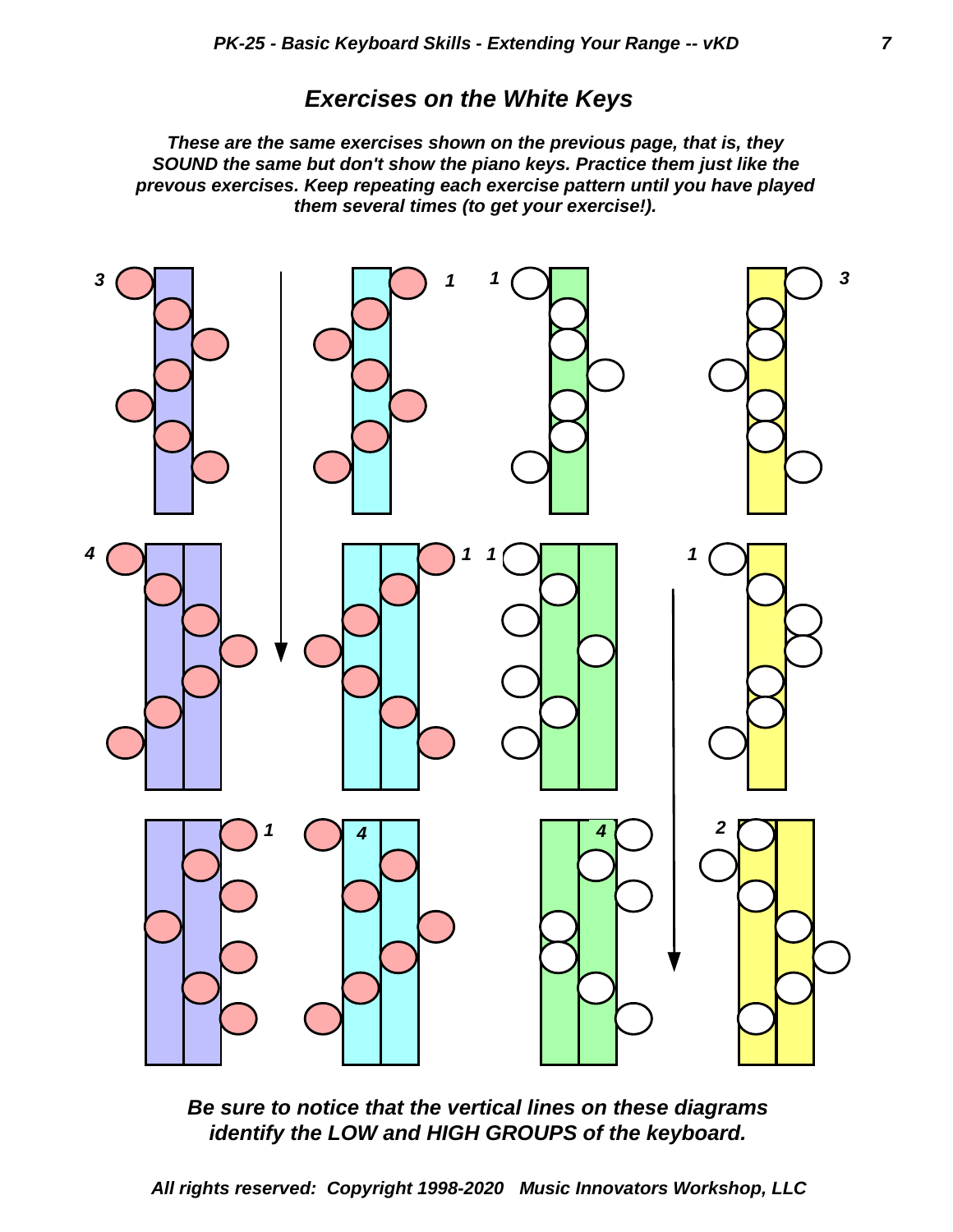## *Locations of the Key Names and Addresses*

| <b>Change</b>                                                                         | <b>Double</b>                                                   | <b>End</b>                               | <b>Front</b>                                   | <b>Goal</b>                                    | <b>Above</b>                            | <b>Back</b>                                          |
|---------------------------------------------------------------------------------------|-----------------------------------------------------------------|------------------------------------------|------------------------------------------------|------------------------------------------------|-----------------------------------------|------------------------------------------------------|
| $\mathcal{C}$                                                                         | D                                                               | E                                        | F                                              | G                                              | $\boldsymbol{A}$                        | $\boldsymbol{B}$                                     |
| $\mathbf 1$                                                                           |                                                                 | $\boldsymbol{2}$                         | $\mathbf{3}$                                   | Goalpost<br>$\overline{\mathbf{4}}$            |                                         | $\overline{5}$                                       |
| <b>Change</b>                                                                         | <b>Double</b>                                                   | <b>End</b>                               | <b>Front</b>                                   | <b>Goal</b>                                    | <b>Above</b>                            | <b>Back</b>                                          |
| $\mathbf{C}$                                                                          | D                                                               | E                                        | $\mathbf{F}$                                   | G                                              | $\boldsymbol{A}$                        | $\boldsymbol{B}$                                     |
| <b>First note</b><br>at the<br>color<br><b>CHANGE</b><br>between<br>octave<br>groups. | <b>Between</b><br>the<br><b>DOUBLE</b><br><b>black</b><br>keys. | At the END<br>of the Low<br><b>Group</b> | At the<br><b>FRONT of</b><br>the High<br>Group | <b>Below the</b><br><b>GOAL</b><br><b>Post</b> | <b>ABOVE</b><br>the Goal<br><b>Post</b> | At the<br><b>BACK of</b><br>the High<br><b>Group</b> |

## *on Keyboards and on Key Maps*

*The individual Capital Letters A, B, C, D, E, F, and G, are the traditional Names of the White Keys and their Notes.*

*The Numbers 1, 2, 3, 4, and 5 are the ADDRESSES that we have assigned to the Black Keys and their Notes. (They continue to retain their traditional sharp (#) and flat (b) names.)*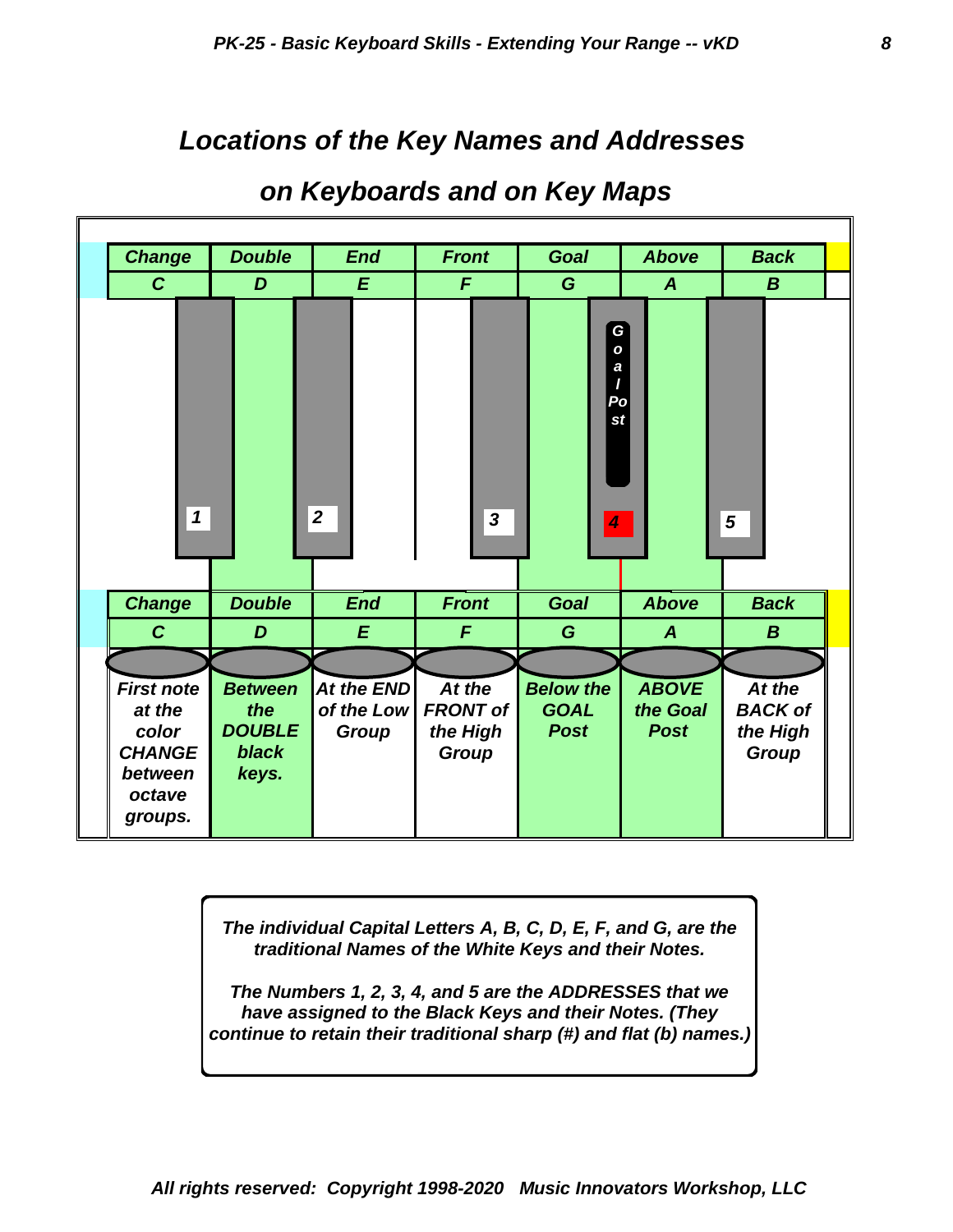#### *Worksheet for Practicing the Note Names and Addresses*

*Play them in any octave group. (Copy 1) Can you find the 2 hidden tunes? names from memory wherever you can. Also, practice playing the notes in each column. to its left. The chart on the previous page can help you identify each note. Fill in the In each empty box, fill in the name or address of the note on the small octave group staff*